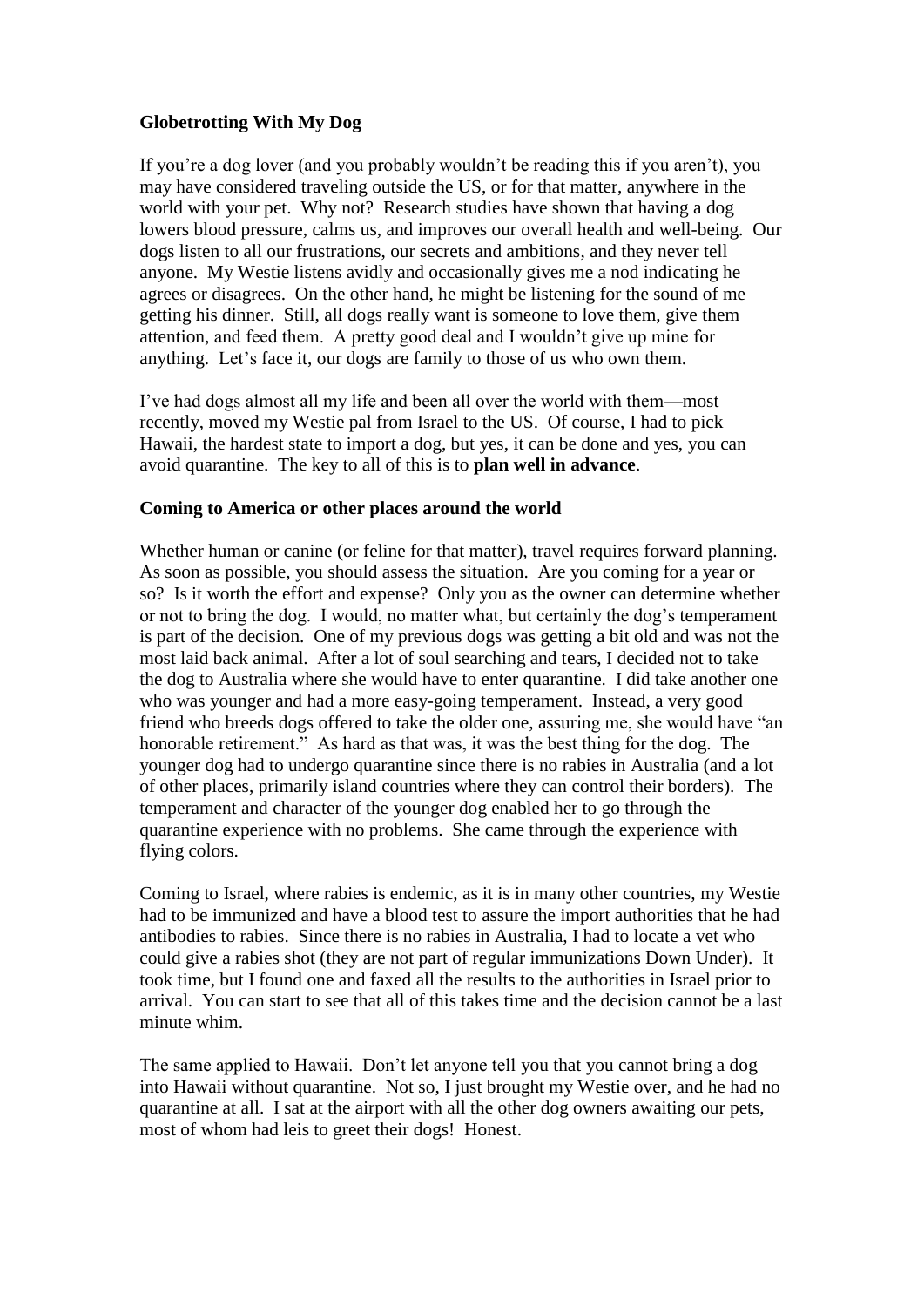Okay, you've made the decision—the dog goes with you. The first thing to do is investigate what is required and work out how long it will take. Wherever you go, there is a considerable amount of paperwork which will include proof of all current immunizations, and for Hawaii, proof of rabies immunization with a blood test. Once cleared, the dog must wait 4 months before entry to avoid quarantine. I got around this by deciding to bring the dog to the Mainland and let him stay with my family until we passed that date. I knew he would be safe and happy with them. My Mom wanted to keep him—that's how happy they both were so I had no cause for concern.

**Read the requirements carefully because they will vary from country to country and even within the US.** Almost everywhere, there will be a requirement to provide a certificate of health issued by a veterinarian and most importantly, THE CERTIFICATE EXPIRES IN 14 DAYS AND MUST BE SIGNED IN INK—NO FAXED OR PHOTOCOPIES ACCEPTED, so leave that until the very last minute. All immunizations including rabies must be up to date and a blood test is normally required. Again, not hard but it does take forward planning. Most often, you will need to provide proof that the dog is free of ticks and fleas. Your vet can provide that documentation. KEEP COPIES OF EVERYTHING!

Finally, you might need to get an import license, so again, check and double check all requirements.

## **First Class, Business, Economy or Cargo?**

You're now getting ready to decide how the dog will travel. I have always chosen to have a reliable agent who deals with moving animals take over that part of the job. It is expensive and you have to weigh that up for yourself. I have been very happy with those arrangements because they make sure all documentation is in order prior to flight, have the dog checked by their own vet before boarding, and make sure the dog is the last cargo to board---literally half an hour before take off. If the dog is traveling on your flight, you should know exactly where to go on arrival to get him or her. In Israel, we received our dog at the overweight baggage counter after our luggage arrived. He just rolled in his crate up the ramp and there he was. Dogs in cargo have heating and a pressurized cabin, the same as people. They are not with the luggage and there is a limit to the number of dogs allowed per flight. (In the US and Europe, small dogs might be allowed in the cabin with you, but not on flights to Hawaii—they must be crated and fly cargo). Again, another reason to plan well in advance to be sure you get the flights you prefer.

In Hawaii, you wait at the quarantine office at the airport with all the other owners anxiously awaiting the dog (or cat, for that matter) and they roll them out in their crates one at a time, calling out Ginger's family, (or Daisy's family) or whatever your dog is named. They bring the crate right to the car because you **cannot** uncrate pets in Honolulu Airport. The staff are great, they have real Aloha spirit and understand they are dealing with anxious families who just want to be reunited with their pets.

Now then, about those crates. As soon as you know your dog will be traveling, your pet travel agent should supply a crate or you can buy one that gives the dog plenty of room to move around and stretch out—a lot more than you will get if you travel economy class. Most importantly, the crate should have a drip water arrangement with ice that will melt so the dog always has a source of water. Feeding a pet before